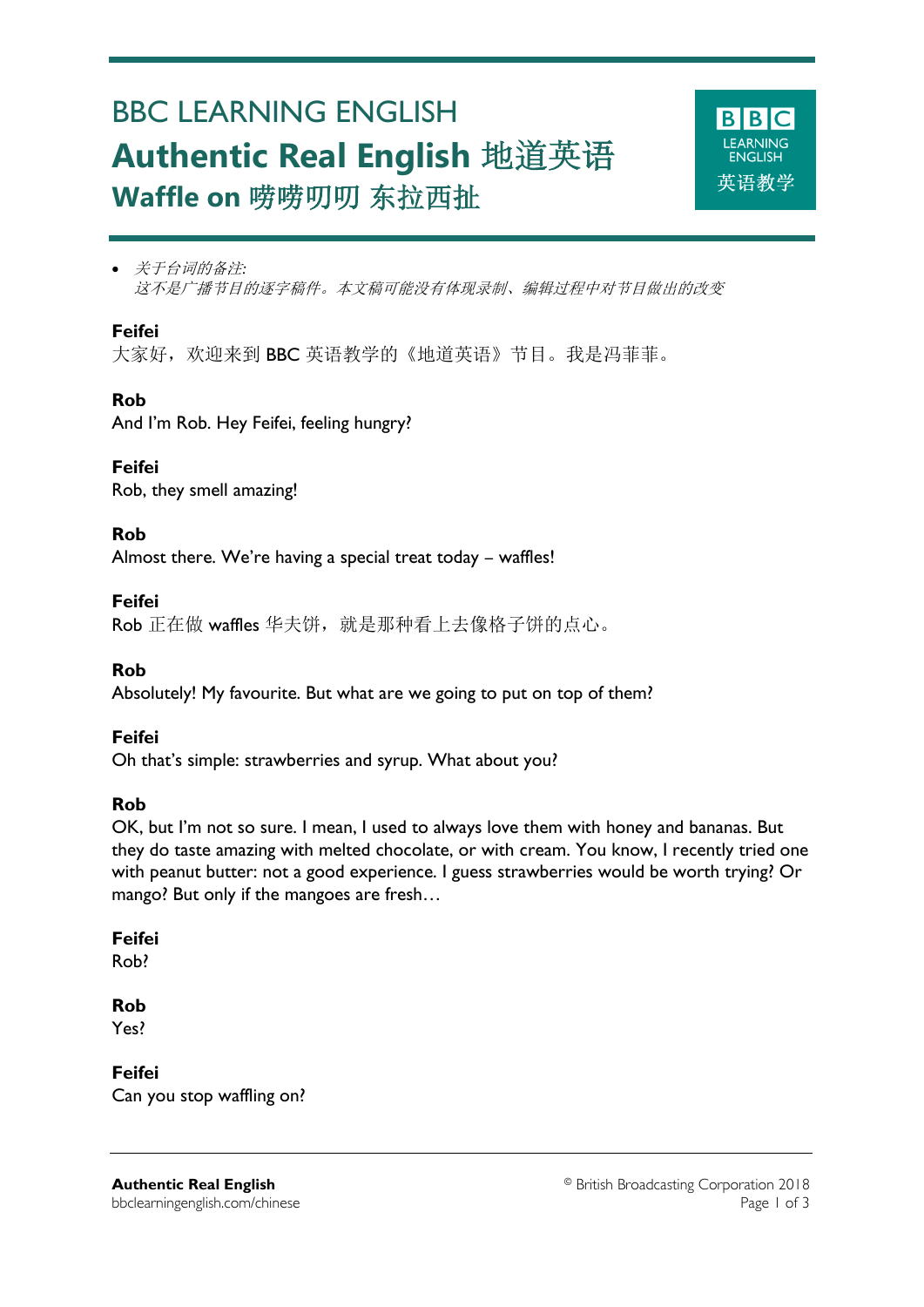## **Rob**

Ah, very clever. Perfect time to use that phrase! Yes, I do need to stop waffling on.

## **Feifei**

这个由华夫饼"waffle"加上介词"on"组成的动词短语"waffle on"的意思是唠唠叨 叨的说了一堆没有任何意义的事情。

# **Rob**

Mm, I am sometimes guilty of that. Let's hear a few more examples.

## **Examples**

I think I did really badly in the interview. I wasn't sure how to answer the questions, so I just waffled on.

Meetings with Frank are frustrating. He always waffles on about unimportant things. Someone needs to have a word with him.

I used to find her blog really interesting and inspiring, but these days she just waffles on about her pet tortoise.

## **Feifei**

这里是 BBC 英语教学的《地道英语》节目。这集节目里教给大家的表达是"waffle on", 它可以描述一个人絮絮叨叨, 瞎扯了一堆没用的事儿。At least we don't waffle on in this programme, do we Rob?

## **Rob**

Well, I must admit that sometimes people have said I do talk rather a lot, especially when it's about travel or languages… which reminds me I really should book my next holiday… I've been considering Croatia, though I…

## **Feifei**

Rob?

**Rob** Oh yeah, am I waffling on?

# **Feifei**

I'm afraid so.

# **Rob**

Ooh, it's waffle time!

## **Feifei**

Great. Hopefully these tasty waffles will keep you quiet for a while.